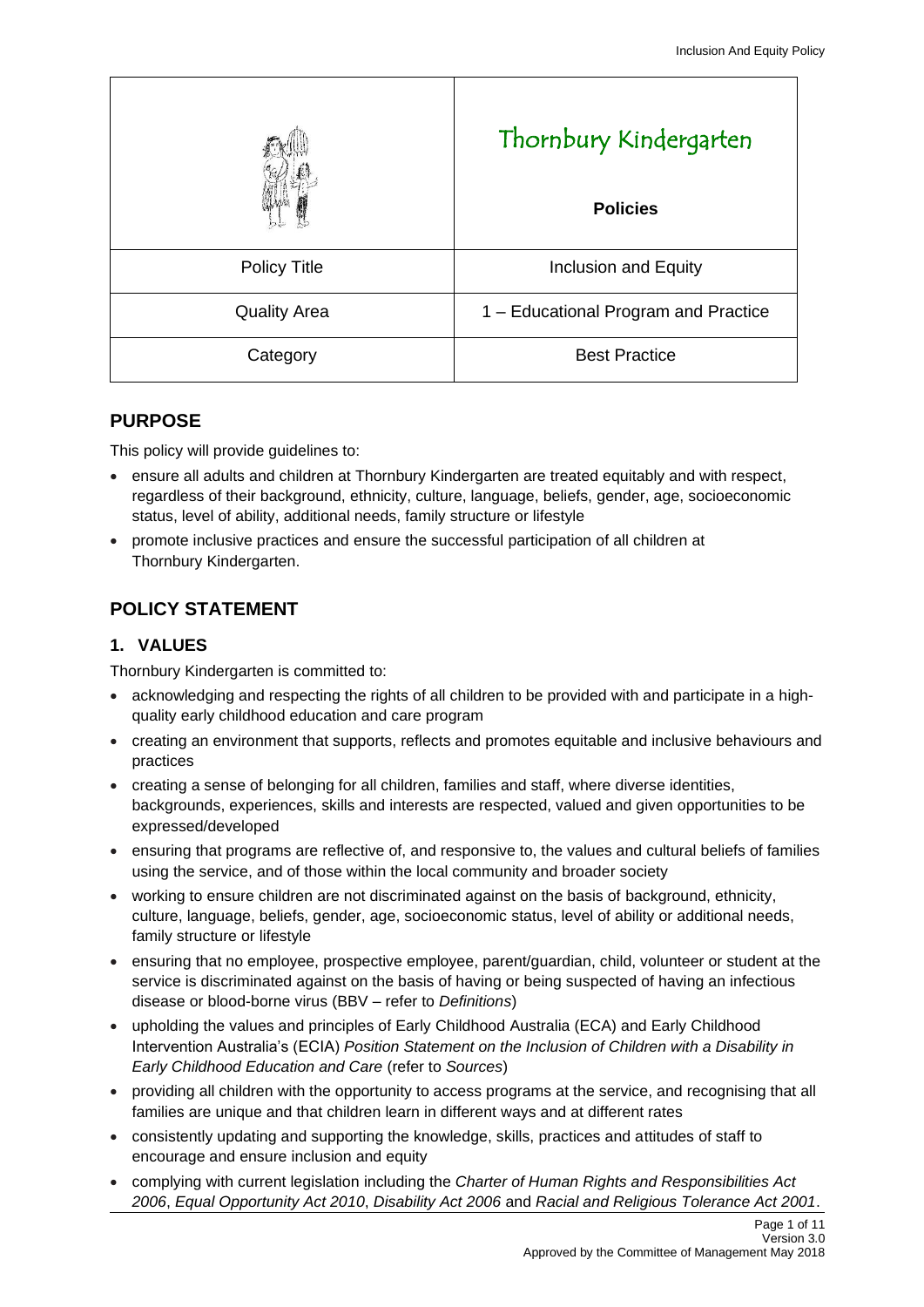# **2. SCOPE**

This policy applies to the Approved Provider, Nominated Supervisor, Certified Supervisor, educators, staff, students on placement, volunteers, parents/guardians, children and others attending the programs and activities of Thornbury Kindergarten.

## **3. BACKGROUND AND LEGISLATION**

### **Background**

It is intended that all Victorian children have access to a year of kindergarten before school. The Victorian Government requires funded organisations to ensure that their policies and procedures promote equality of opportunity for all children. Criteria for access and inclusion are outlined in the current edition of the Department of Education and Training *The Kindergarten Guide* (refer to *Sources*) and include the requirement that funded organisations comply with existing legislation.

State and Commonwealth laws prohibit discrimination based on personal characteristics, including race, age, gender, religious belief, disability or illness and parental status. Underpinning the development of this policy are the requirements of the *Equal Opportunity Act 2010*, *Charter of Human Rights and Responsibilities Act 2006*, *Child Wellbeing and Safety Act 2005*, *Disability Discrimination Act 1992*, *Disability Act 2006*, *Education and Care Services National Law Act 2010* and *Education and Care Services National Regulations 2011.*

"An inclusive kindergarten fosters the development of a sense of belonging and respects individuality and diversity, in order to promote learning, development and well-being in a child's early years. Services must ensure their application and enrolment policies:

- promote fair and equitable access to kindergarten programs
- support all eligible children to access a kindergarten program, including those who face barriers to participation
- do not inadvertently present barriers to participation." (*The Kindergarten Guide*).

Services need to consider individual circumstances when engaging with parents and supporting children and ensure a coordinated, confidential and sensitive approach is taken and strengthens the capacity of the family unit.

*Practice Guide Four: Equity and Diversity* is one of a series of *Victorian Early Years Learning and Development Framework Practice Guides* (refer to *Sources*), and includes examples of best practice from a range of early childhood professionals across diverse settings.

In addition to developing and implementing an inclusion and equity policy, values of inclusion and equity should also be incorporated into a service's philosophy statement.

Developing professional knowledge and skills, and using family-centred practice (refer to *Definitions*) to work in partnership with children, families, communities, and other services and agencies, will assist services to identify, include and support children with additional needs and their families.

Early childhood services are obligated by law, service agreements and licensing requirements to comply with the Education and Care Services National Law and National Regulations, and privacy and health records legislation in relation to collecting and storing personal and health information about individuals (refer to *Privacy and Confidentiality Policy*).

## **Legislation and standards**

Relevant legislation and standards include but are not limited to:

- *Age Discrimination Act 2004*
- *[Charter of Human Rights and Responsibilities Act 2006](http://www.legislation.vic.gov.au/Domino/Web_Notes/LDMS/PubStatbook.nsf/f932b66241ecf1b7ca256e92000e23be/54d73763ef9dca36ca2571b6002428b0!OpenDocument)* (Vic)
- *Children, Youth and Families Act 2005* (Vic)
- Child Safe Standards (Vic)
- *Child Wellbeing and Safety Act 2005* (Vic)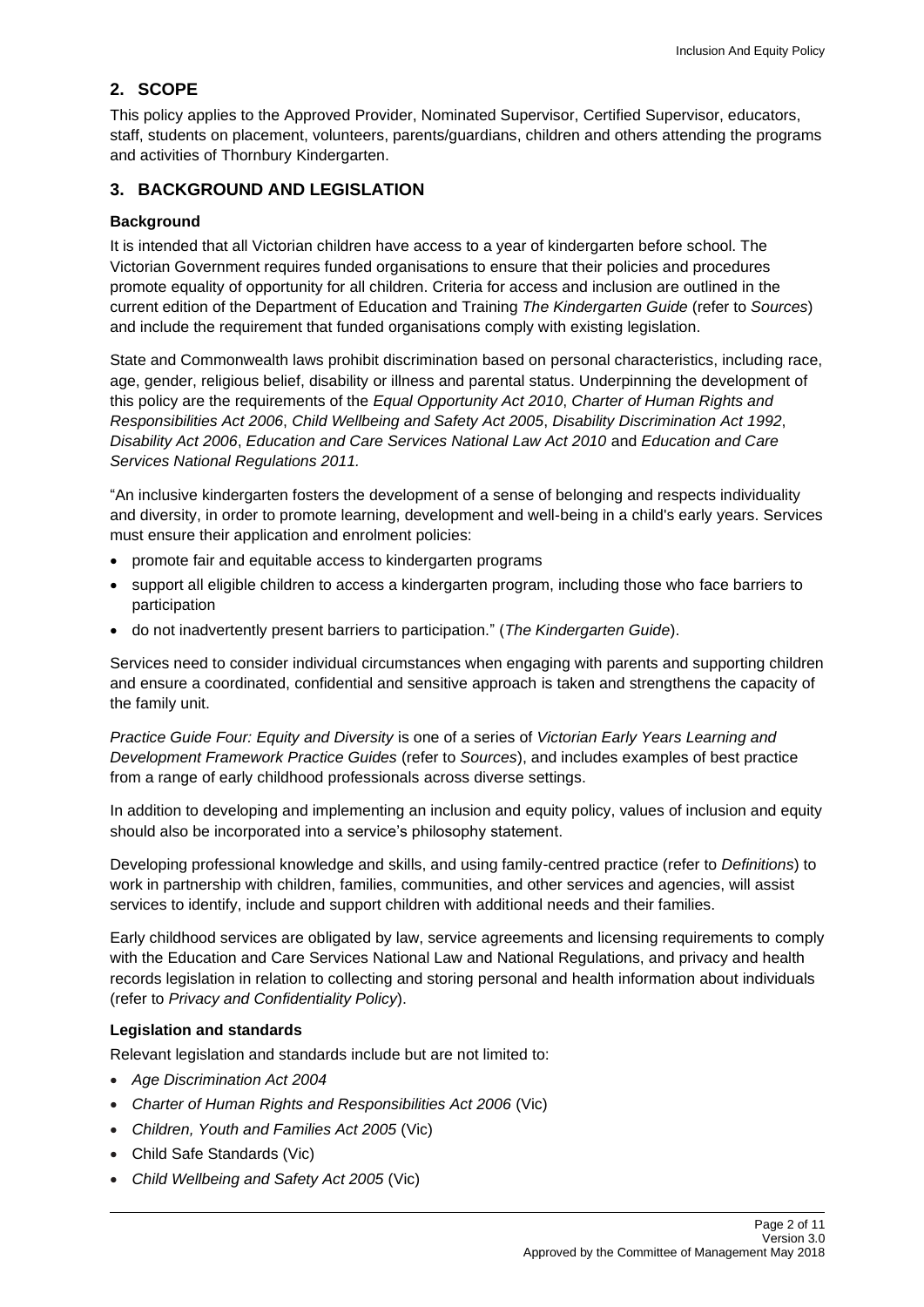- *Dardee Boorai: the Victorian Charter of Safety and Wellbeing for Aboriginal Children and Young People* (Vic)
- *Disability Act 2006* (Vic)
- *Disability Discrimination Act 1992* (Cth)
- *Education and Care Services National Law Act 2010*
- *Education and Care Services National Regulations 2011*
- *Equal Opportunity Act 2010* (Vic)
- *Fair Work Act 2009* (Cth)
- *Health Records Act 2001* (Vic)
- *Information Privacy Act 2000* (Vic)
- *National Quality Standard*, Quality Areas 1-7
- *Occupational Health and Safety Act 2004*
- *Privacy Act 1988* (Cth)
- *Privacy and Data Protection Act 2014* (Vic)
- *Racial and Religious Tolerance Act 2001* (Vic)
- *Racial Discrimination Act 1975* (Cth)
- *Sex Discrimination Act 1984* (Cth)

The most current amendments to listed legislation can be found at:

- Victorian Legislation Victorian Law Today[: http://www.legislation.vic.gov.au/](http://www.legislation.vic.gov.au/)
- Commonwealth Legislation ComLaw:<http://www.comlaw.gov.au/>

### **4. DEFINITIONS**

The terms defined in this section relate specifically to this policy. For commonly used terms e.g. Approved Provider, Nominated Supervisor, Regulatory Authority, etc. refer to the *General Definitions* section of this manual.

**Additional needs:** A broad term relating to challenges experienced across a number of areas including physical health, mental health, disability, developmental concern, or emotional need (resulting from trauma, abuse or grief), family displacement (due to war or refugee status), domestic violence, mental illness, family separation or divorce, which affects a person's ability to participate or learn.

**Best Start:** A prevention and early intervention project to improve the health, development, learning and wellbeing of all Victorian children from conception through to transition to school. It aims to strengthen the capacity of parents, families, communities and early years services to better provide for the needs of all young children and their families. There are 30 Best Start sites, six of which are Aboriginal Best Start sites. Further information is available in *The Kindergarten Guide* (refer to *Sources*)

**Blood-borne virus (BBV):** A virus that is spread when blood from an infected person enters another person's bloodstream. Examples of blood-borne viruses include human immunodeficiency virus [\(HIV\)](http://en.wikipedia.org/wiki/HIV), [hepatitis B,](http://en.wikipedia.org/wiki/Hepatitis_B) [hepatitis C](http://en.wikipedia.org/wiki/Hepatitis_C) and [viral hemorrhagic fevers.](http://en.wikipedia.org/wiki/Viral_hemorrhagic_fever) Where basic hygiene, safety, infection control and first aid procedures are followed, the risk of contracting a blood-borne virus is negligible.

**Culture:** The values and traditions of groups of people that are passed from one generation to another.

**Culturally and linguistically diverse (CALD):** Refers to individuals and groups who are from diverse racial, religious, linguistic and/or ethnic backgrounds.

**Developmental delay:** A delay in the development of a child under the age of 6 years that:

- a) is attributable to a mental or physical impairment, or a combination of mental and physical impairments, and
- b) is manifested before the child attains the age of 6 years, and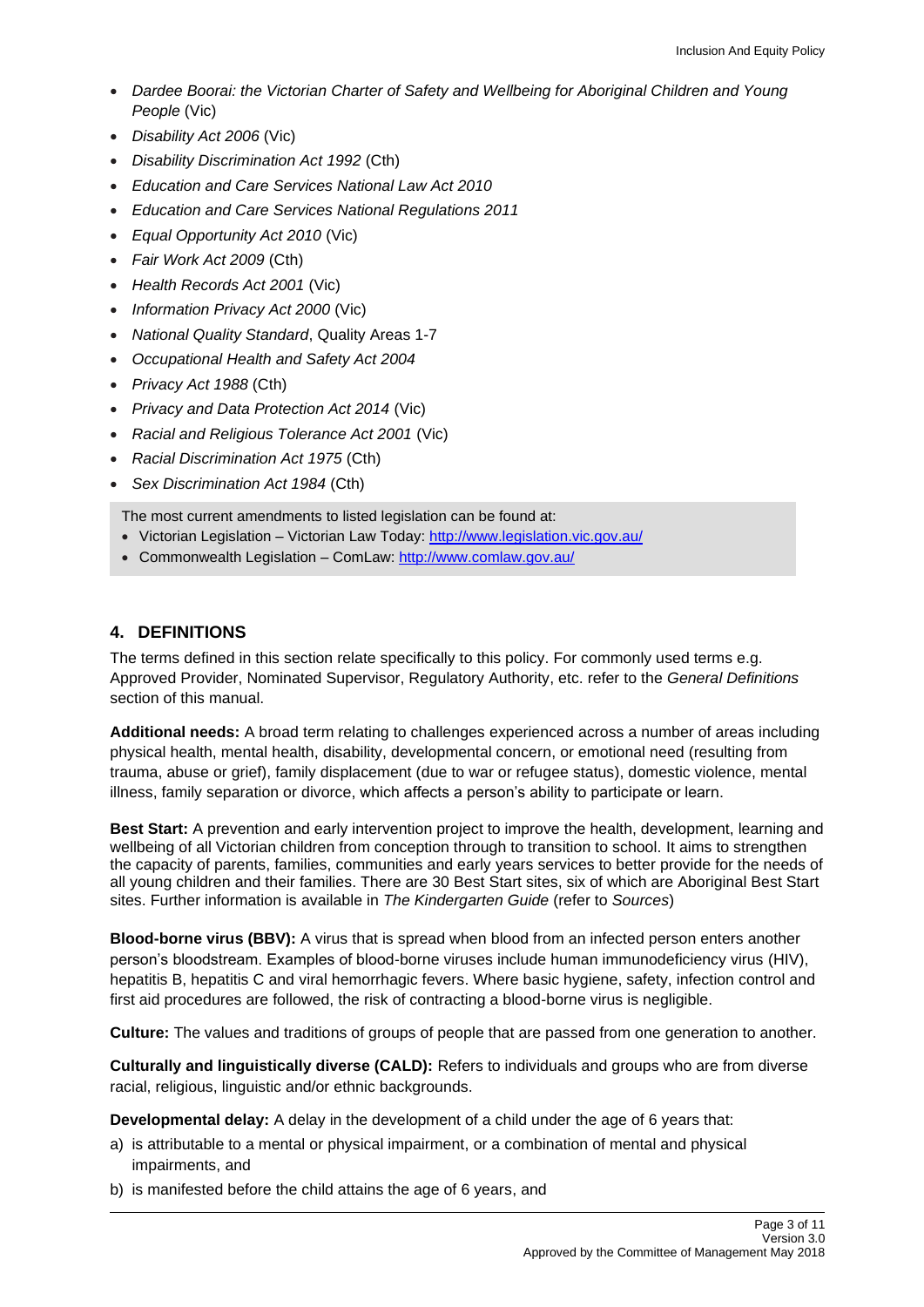- c) results in substantial functional limitations in one or more of the following areas of major life activity:
	- i) self-care
	- ii) receptive and expressive language
	- iii) cognitive development
	- iv) motor development, and
- d) reflects the child's need for a combination and sequence of special interdisciplinary or generic care, treatment or other services that are of extended duration and are individually planned and coordinated (*Disability Act 2006* (Vic)).

**Disability:** In relation to a person, refers to:

- e) a sensory, physical or neurological impairment or acquired brain injury, or any combination thereof, that:
	- i) is, or is likely to be, permanent, and
	- ii) causes a substantially reduced capacity in at least one of the areas of self-care, self-management, mobility or communication, and
	- iii) requires significant ongoing or long-term episodic support, and
	- iv) is not related to ageing, or
- f) an intellectual disability, or
- g) a developmental delay (*Disability Act 2006* (Vic)).

**Diversity:** Refers to all characteristics that make individuals different from one another, including race, religion, language, ethnicity, beliefs, age, gender, sexual orientation, level of ability, additional needs, socioeconomic status, educational attainment, personality, marital and/or parental status, family structure, lifestyle and general life/work experience.

**Early Childhood Intervention Services (ECIS):** These services support families and children experiencing a disability or developmental delay (refer to *Definitions*) from birth to school age. ECIS are funded through the Department of Education and Training and provided by Specialist Children's Services teams and Early Childhood Intervention agencies.

**Early Start Kindergarten:** A funding program that enables three-year-old Aboriginal and Torres Strait Islander children, and children known to Child Protection, to attend a free kindergarten program that is planned and delivered by an early childhood teacher for a specific number of hours.

**Equity:** (In the context of human rights) is the behaviour of acting in a fair and just manner towards others.

**Family-centred practice:** Practice which:

- uses families' understanding of their children to support shared decision-making about each child's learning and development
- creates a welcoming and culturally-inclusive environment, where all families are encouraged to participate in and contribute to children's learning and development
- actively engages families and children in planning children's learning and development
- provides feedback to families on each child's learning, and provide information about how families can further advance children's learning and development at home and in the community.

**Inclusion:** The engagement and involvement of children and families to ensure that all individuals have an equal opportunity to participate and achieve their maximum potential.

**Inclusion support agencies:** Funded by the Commonwealth Government to work at a local level with early childhood education and care services. ISAs provide practical advice on inclusive practices and support child care services to build their capacity and to access training. The ISA may also recommend that services access resources, bi-cultural support and specialist equipment, administered by the Professional Support Coordinators (PSCs), to better facilitate a child's inclusion in a service. Further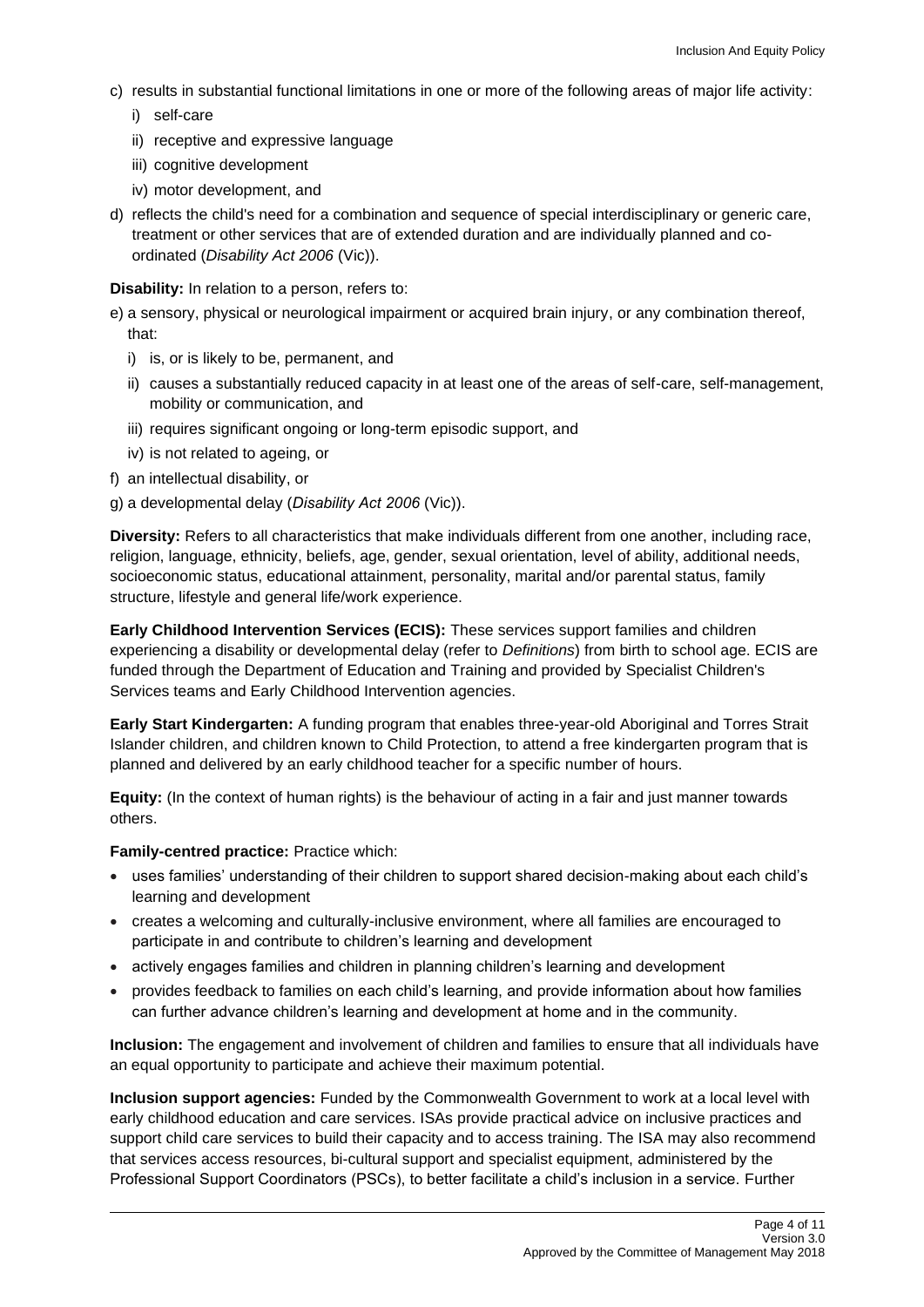information and eligibility requirements are available at[: http://education.gov.au/inclusion-and](http://education.gov.au/inclusion-and-professional-support-program)[professional-support-program](http://education.gov.au/inclusion-and-professional-support-program)

**Inclusion support subsidy (ISS) :** Assists eligible child care services to improve their capacity to include children with ongoing high support needs, including those with disability, so they can be cared for appropriately within a service. Further details are available at: [http://education.gov.au/inclusion-and](http://education.gov.au/inclusion-and-professional-support-program)[professional-support-program](http://education.gov.au/inclusion-and-professional-support-program)

**Inclusive practice:** The provision of a flexible, innovative and responsive program that supports the learning needs and meaningful participation of all children attending the service.

**Indigenous Professional Support Unit (IPSU)**: Funded by the Commonwealth to provide professional development and support to services with a high proportion of indigenous children. The Victorian Aboriginal Education Association Inc. (VAEAI) is the IPSU in Victoria. VAEAI can also provide support to mainstream education and care services to raise their cultural competency. More information is available at: [www.vaeai.org.au](http://www.vaeai.org.au/)

**Kindergarten Fee Subsidy (KFS):** A state government subsidy paid directly to the funded service to enable eligible families to attend a funded kindergarten program or funded three-year-old place at no cost (or minimal cost) to promote participation. Details are available in *The Kindergarten Guide (refer to Sources).*

**Kindergarten Inclusion Support Services (KISS):** A program offering supplementary assistance to early childhood services to support the inclusion of children who have been diagnosed with developmental concerns, a disability or complex medical needs, into a funded kindergarten program. Services include the Preschool Field Officer Program (refer to *Definitions*) and Kindergarten Inclusion Support Packages (refer to *Definitions*). Details are available in *The Kindergarten Guide (refer to Sources).*

**Kindergarten Inclusion Support Packages:** A package of support for children with a disability and high support needs and/or with complex medical needs.

**Mental health** in early childhood can be understood as a young child's ability to experience, regulate and express emotions; form close and secure interpersonal relationships; and explore the environment and learn – all in the context of family, community and cultural expectations for young children. Infant mental health is synonymous with healthy social and emotional development (from *KidsMatter –* refer to *Sources*).

**Koorie Early Childhood Education Program:** Supports Aboriginal children and their families to access and participate in kindergarten programs. The program consists of three components:

- a state-wide co-ordinator who provides support, information and assistance to regional Koorie Engagement Support Officers – Early Childhood Development
- Koorie Engagement Support Officers Early Childhood Development (refer to *Definitions*)
- the Koorie Preschool Assistants program (refer to *Definitions*).

**Koorie Engagement Support Officers (KESOs):** Employed by the Department of Education and Training to assist families in accessing the broad range of services and support needed to ensure the best start in life for Aboriginal children from birth through to completion of school. KESOs provide advice and practical support to services that offer funded kindergarten places to ensure the delivery of programs that are respectful of the cultural beliefs and practices of Aboriginal children. Details are available in *The Kindergarten Guide* (refer to *Sources*).

**Koorie Preschool Assistants (KPSA) program:** Implemented by the Department of Education and Training in partnership with local Aboriginal communities that employ KPSAs and administer the program. KPSAs work in kindergartens to assist teachers to develop and deliver culturally-inclusive and responsive programs for Aboriginal children. Details are available in *The Kindergarten Guide* (refer to *Sources*).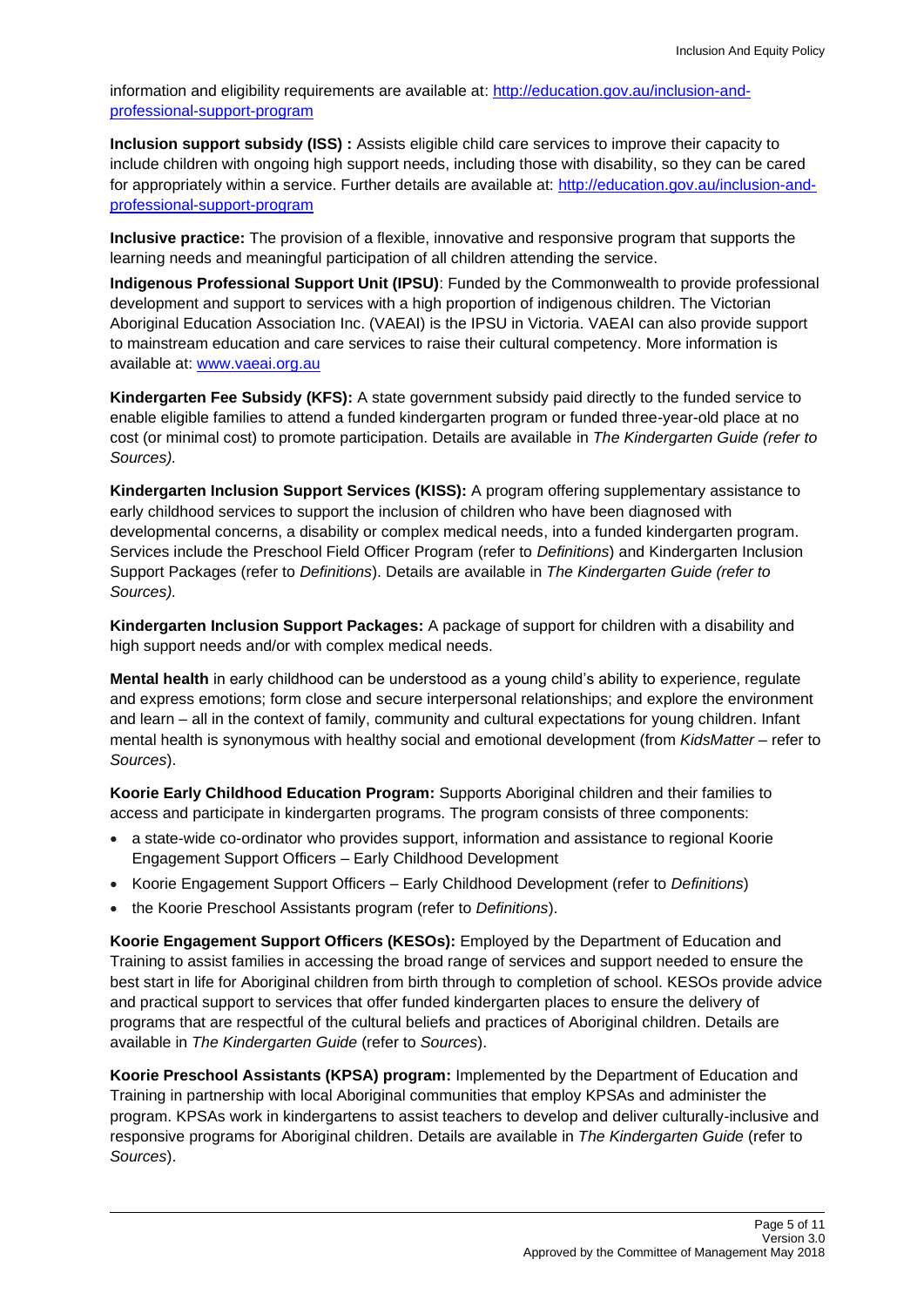**Out-of-Home Care:** Is the term used in Victoria when a child or young person is placed in care away from their parents. It includes placement in kinship care, home-based care such as foster care and residential care. For these children, the State of Victoria is their legal parent, and with this comes the responsibilities of a parent to care for and protect them, and to ensure that they have access to all the services they need for their immediate and longer-term benefit (from: *Early Childhood Agreement on Out-of-Home Care* – refer to *Sources*).

**Preschool Field Officers (PSFOs):** Employed by local government authorities or other agencies to assist children with additional needs to access and participate in funded kindergarten programs. The PSFO service is part of the Kindergarten Inclusion Support Services (refer to *Definitions*) program.

**Preschool Field Officer Program:** An early intervention, outreach service that is universally available within state-funded preschools for any child with developmental concerns. The primary role of the Preschool Field Officer Program is to assist children with additional needs to access and participate in funded kindergarten programs. Further details are available at:

<http://www.education.vic.gov.au/childhood/providers/needs/Pages/kinderinclusionsupport.aspx>

## **5. SOURCES AND RELATED POLICIES**

## **Sources**

- Association for Children with a Disability a Victorian organisation that provides information, support and advocacy for children with a disability and their families. They also provide Kindergarten Inclusion Tip Sheets in English, Arabic, Chinese and Vietnamese: [www.acd.org.au](http://www.acd.org.au/)
- Building better partnerships Working with Aboriginal communities and organisations: a communication guide for the Department of Human Services: [http://www.dhs.vic.gov.au/about-the-department/plans,-programs-and-projects/plans-and](http://www.dhs.vic.gov.au/about-the-department/plans,-programs-and-projects/plans-and-strategies/children,-youth-and-family-services/building-better-partnerships-communications-guide-2006)[strategies/children,-youth-and-family-services/building-better-partnerships-communications-guide-](http://www.dhs.vic.gov.au/about-the-department/plans,-programs-and-projects/plans-and-strategies/children,-youth-and-family-services/building-better-partnerships-communications-guide-2006)[2006](http://www.dhs.vic.gov.au/about-the-department/plans,-programs-and-projects/plans-and-strategies/children,-youth-and-family-services/building-better-partnerships-communications-guide-2006)

*Dardee Boorai: the Victorian Charter of Safety and Wellbeing for Aboriginal Children and Young People*: <http://www.education.vic.gov.au/about/programs/aboriginal/Pages/aboriginaldb.aspx>

- *Early Childhood Agreement for Children in Out-of-Home Care* (March 2014). Signed by the Department of Education and Early Childhood Development (now the Department of Education and Training), the Department of Human Services, Municipal Association of Victoria and Early Learning Association Australia, this agreement aims to ensure children in Out-of-Home Care (refer to *Definitions*) have access to high quality early childhood education and care experiences. Available from: [www.education.vic.gov.au/childhood/providers/edcare/Pages/default.aspx](http://www.education.vic.gov.au/childhood/providers/edcare/Pages/default.aspx)
- Early Childhood Australia (ECA) and Early Childhood Intervention Australia's (ECIA) *Position Statement on the Inclusion of Children with a Disability in Early Childhood Education and Care –* available at: [www.earlychildhoodaustralia.org.au](http://www.earlychildhoodaustralia.org.au/) and [www.ecia.org.au](http://www.ecia.org.au/)
- Early Childhood Intervention Australia Victorian Chapter (ECIA VC) the peak body for early childhood intervention services in Victoria: [www.eciavic.org.au](http://www.eciavic.org.au/)
- *fka* Children's Services provides services including bicultural support, language services and training to children's services workers in Victoria. *fka* also provides culturally-diverse resources and materials in both English and various community languages. Visit: [www.fka.com.au](http://www.fka.com.au/)
- *Guide to the National Quality Standard*:<https://www.acecqa.gov.au/nqf/national-quality-standard>
- *The Kindergarten Guide* (Department of Education and Training) is available under *early childhood / service providers on the DEECD website:* [www.education.vic.gov.au](http://www.education.vic.gov.au/) Koorie Kindergarten Inclusion Kit: <http://www.education.vic.gov.au/childhood/providers/needs/pages/kooriekinderkit.aspx>

• Language services – organisations offering funded programs are eligible to obtain language

services. Two types of language services are available for kindergarten providers: telephone interpreting and on-site interpreting (both spoken languages and Auslan sign language). The provider for language services is Victorian Interpreting and Translating Services (VITS): [www.vits.com.au](http://www.vits.com.au/) or phone 9280 1941.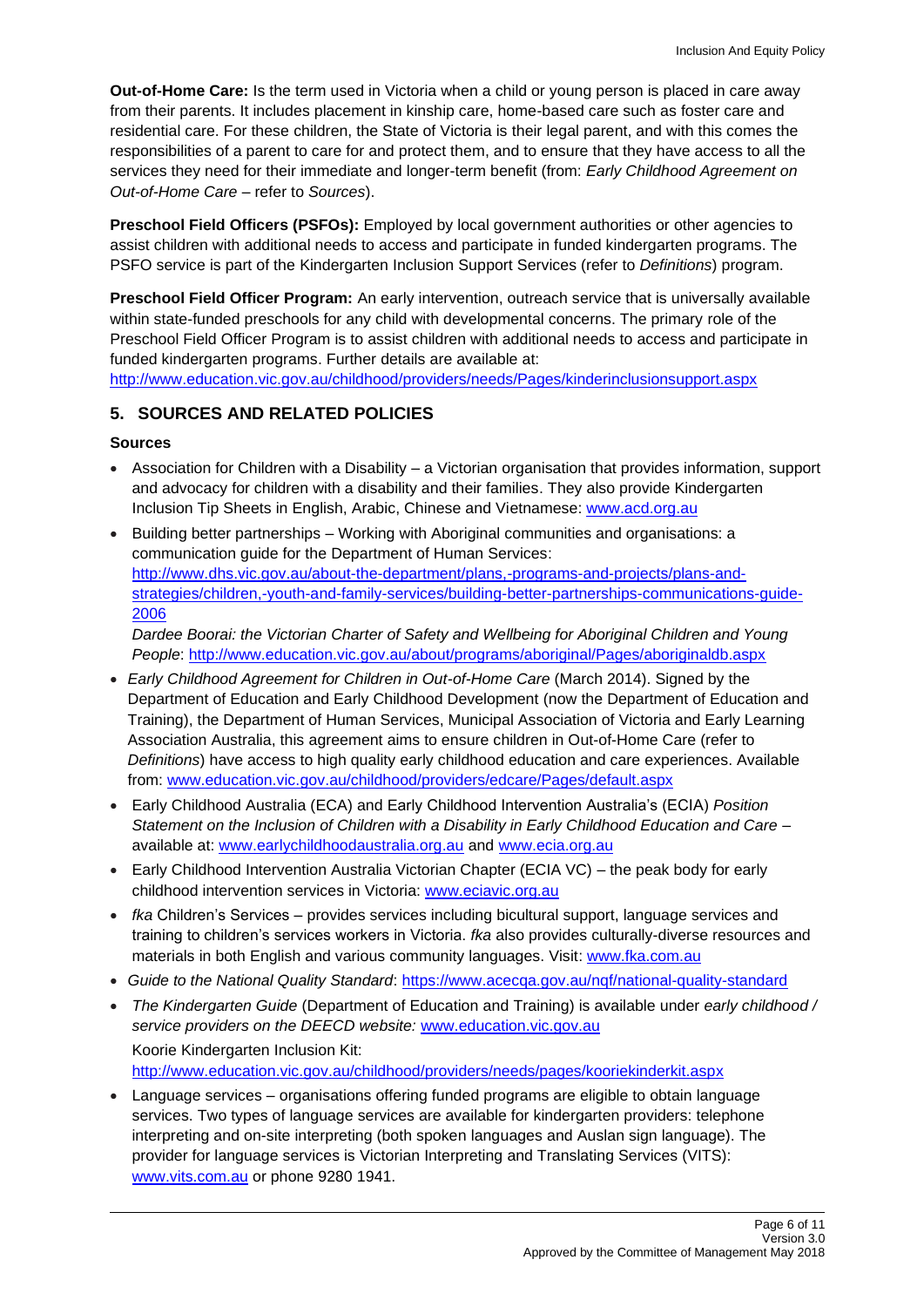- *Using Interpreting Services: Victorian Government Policy and Procedures* (2010): [www.multicultural.vic.gov.au/images/stories/pdf/2383%20vmc%20interpreter%20manual%20web.pdf](http://www.multicultural.vic.gov.au/images/stories/pdf/2383%20vmc%20interpreter%20manual%20web.pdf)
- *Victorian Early Years Learning and Development Framework Practice Guides* provide practical advice for early childhood professionals about each of the Practice Principles in the *Victorian Early Years Learning and Development Framework*. Each guide includes examples of best practice from a range of early childhood professionals across diverse settings. *Practice Guide Four: Equity and Diversity* is available at:

<http://www.education.vic.gov.au/childhood/providers/edcare/pages/profresource.aspx>

#### **Service policies**

- *Anaphylaxis Policy*
- *Asthma Policy*
- *Child Safe Environment Policy*
- *Code of Conduct Policy*
- *Complaints and Grievances Policy*
- *Curriculum Development Policy*
- *Dealing with Infectious Diseases Policy*
- *Dealing with Medical Conditions Policy*
- *Diabetes Policy*
- *Enrolment and Orientation Policy*
- *Epilepsy Policy*
- *Excursions and Service Events Policy*
- *Fees Policy*
- *Interactions with Children Policy*
- *Nutrition and Active Play Policy*
- *Privacy and Confidentiality Policy*
- *Staffing Policy*

# **PROCEDURES**

## **The Approved Provider is responsible for:**

- ensuring that service programs are available and accessible to families from a variety of backgrounds (refer to *Curriculum Development Policy*)
- encouraging collaborative, family-centred practice (refer to *Definitions*) at the service
- providing families with information about the role inclusive practice plays in achieving positive outcomes for all children, the values underpinning inclusive practice and the support options available for children attending Thornbury Kindergarten
- working with individual families to determine the needs of their child and facilitating the inclusion of both the child and the family into the service
- ensuring that educational programs are delivered in accordance with an approved learning framework, are based on the developmental needs, interests and experiences of each child, and take into account the individual differences of each child (*Victorian Early Years Learning and Development Framework Practice Guide Four: Equity and Diversity* – refer to *Sources*)
- ensuring that the enrolment process is fair and equitable, and facilitates access for all children (refer to *Enrolment and Orientation Policy*)
- tailoring the orientation process to meet the individual needs of children and families (refer to *Enrolment and Orientation Policy*)
- identifying barriers to participation in service programs and activities, and developing strategies to overcome these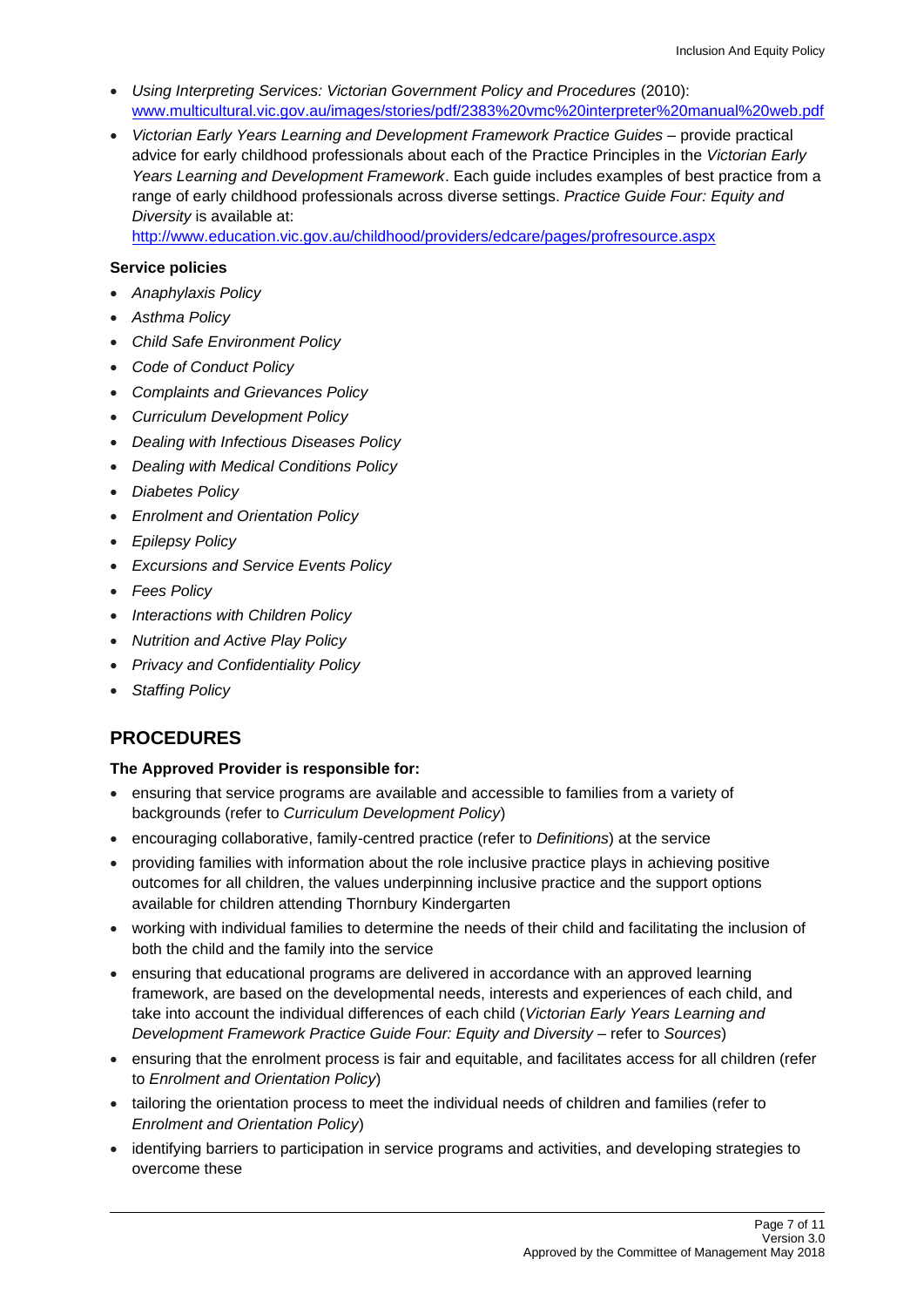- ensuring that facilities are designed or adapted to support access by every child, family, educator and staff member, including adaptive equipment to support the inclusion of all children
- ensuring that staff have access to appropriate and accredited professional development activities that promote a positive understanding of diversity, inclusion and equity, and provide skills to assist in implementing this policy (refer to *Staffing Policy*)
- ensuring that the Nominated Supervisor, educators and all staff are aware of the service's expectations regarding positive, respectful and appropriate behaviour when working with children and families (refer to *Code of Conduct Policy* and *Interactions with Children Policy*)
- considering any issues regarding fees that may be a barrier to families enrolling at Thornbury Kindergarten, and removing these barriers wherever possible (refer to *Fees Policy*)
- ensuring that all eligible families are supported to access the Kindergarten Fee Subsidy (refer to *Definitions* and *Fees Policy*), including families with concession cards, Aboriginal and Torres Strait Islander families, and refugee and asylum seeker families
- providing service information in various community languages wherever possible
- using language services (refer to *Sources*) to assist with communication where required, and considering the employment of a multilingual worker/s to meet the needs of culturally and linguistically diverse families (e.g. *fka* Children's Services Casual Bilingual Program – refer to *Sources*)
- working with the Nominated Supervisor and educators to ensure appropriate program planning and resourcing for children with additional needs (refer to *Definitions*)
- accessing Kindergarten Inclusion Support Services (refer to *Definitions*) and Kindergarten Inclusion Support Packages (refer to *Definitions*) for children with disabilities, complex medical needs and/or developmental concerns, where required
- where practicable, accessing resources, support and professional development to facilitate inclusion of children with additional needs who are ineligible for specific support packages
- working with specialised services and professionals (e.g. Early Childhood Intervention Services and inclusion support agencies – refer to *Definitions* and *Sources*) to provide support and services for families and children experiencing severe disabilities, complex medical needs and/or developmental concerns
- ensuring that all eligible three-year-old Aboriginal and Torres Strait Islander children and children known to Child Protection are supported to access the Early Start Kindergarten program (refer to *Definitions*)
- accessing support from DEECD's Koorie Engagement Support Officers (refer to *Definitions*), the Koorie Preschool Assistants program (refer to *Definitions*) and the Indigenous Professional Support Unit (refer to *Definitions*), where required
- establishing collaborative relationships with specialised services and professionals to provide support and services for families and children with a disability, complex medical needs and/or developmental delay
- ensuring that all eligible three-year-old Aboriginal and Torres Strait Islander children and children known to Child Protection are supported to access the Early Start Kindergarten program (refer to *Definitions*)
- implementing appropriate programs and practices to support vulnerable children and families, including working co-operatively with relevant services and/or professionals, where required (refer to *Child Safe Environment Policy*)
- ensuring that service programs are inclusive of children with medical conditions, including anaphylaxis, asthma, diabetes and epilepsy (refer to *Dealing with Medical Conditions Policy*, *Anaphylaxis Policy*, *Asthma Policy*, *Diabetes Policy* and *Epilepsy Policy*)
- ensuring that no employee, prospective employee, parent/guardian, child, volunteer or student at the service is discriminated against on the basis of having or being suspected of having an infectious disease, blood-borne virus (BBV – refer to *Definitions*), illness or medical condition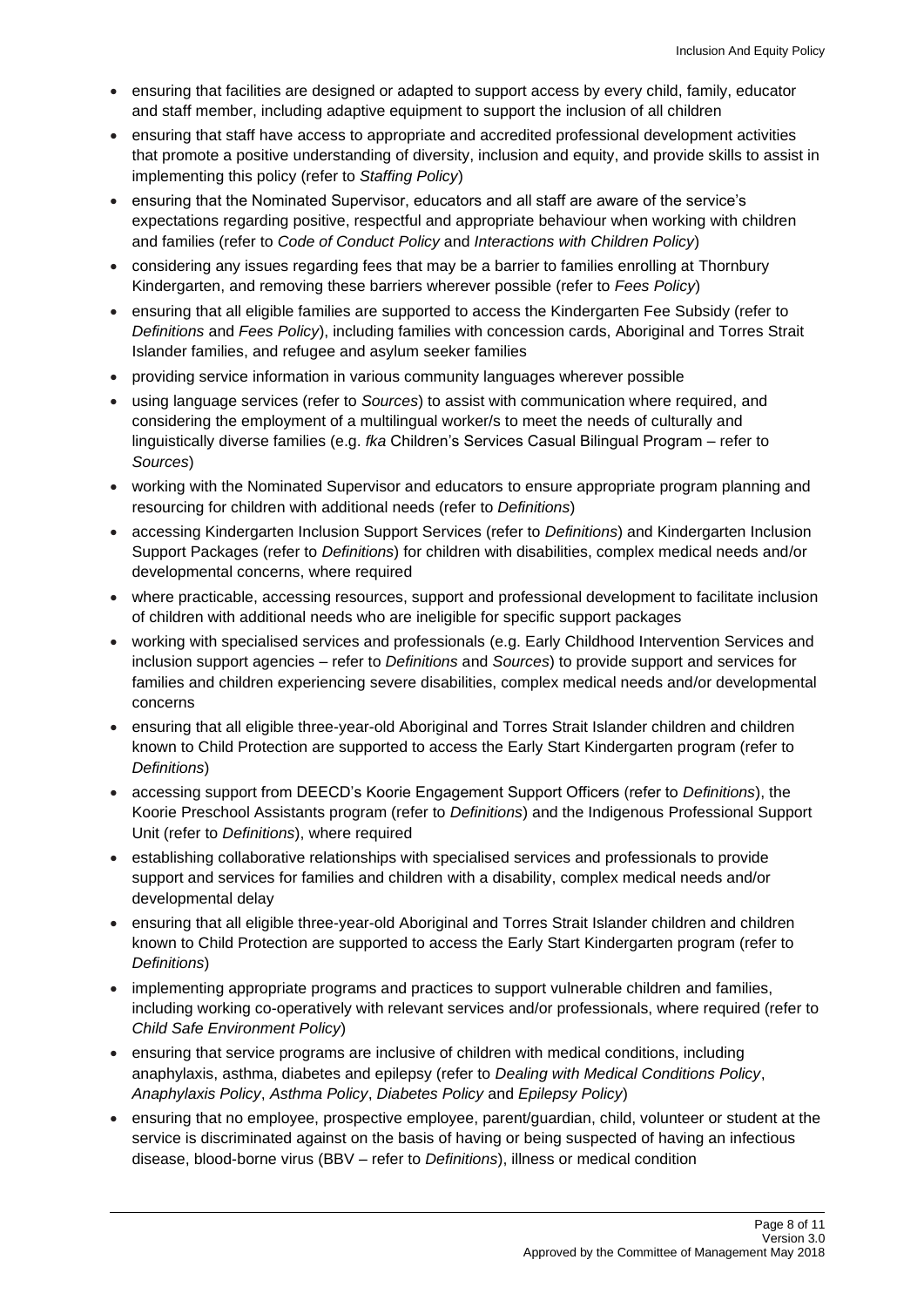- ensuring that any behaviour or circumstances that may constitute discrimination or prejudice are dealt with in an appropriate manner (refer to *Complaints and Grievances Policy*)
- ensuring that all policies of Thornbury Kindergarten, including the *Privacy and Confidentiality Policy*, are adhered to at all times.

#### **The Nominated Supervisor is responsible for:**

- ensuring that the service provides a safe, inclusive and empowering environment which celebrates diversity through positive, respectful and appropriate behaviour when working with children and families (refer to *Code of Conduct Policy* and *Interactions with Children Policy*)
- identifying children who may be disadvantaged, have additional needs, or be at risk of discrimination/exclusion, and being aware of the support/resources required to ensure that these children are included in service programs
- consulting with families and liaising with the Approved Provider to access support/resources for individual children, where required
- organising appropriate, accredited professional development for staff to enable all children to be included at the service
- ensuring that parents/guardians are consulted, kept informed and provide written consent, where individualised programs, action, support or intervention are planned and provided for their child (e.g. the Preschool Field Officer Program and Kindergarten Inclusion Support Packages – refer to *Definitions*)
- developing an educational program that is reflective of the service's values, beliefs and philosophy, and embraces the principles of fairness, equity, diversity and inclusion (*Victorian Early Years Learning and Development Framework Practice Guide Four: Equity and Diversity* – refer to *Sources*)
- ensuring that the program provides opportunities for all children to participate and interact with one another
- using language services (refer to *Sources*) to assist with communication, where required
- working with the Approved Provider and educators to ensure appropriate program planning and resourcing for children with additional needs (refer to *Definitions*)
- using family-centred practice (refer to *Definitions*) and working collaboratively with staff, parents/guardians, specialist services and other professionals to implement the program at the service and provide individualised support for children, where required
- responding to the needs and concerns of parents/guardians, and providing support and guidance, where appropriate
- providing information to families about the support available to assist children, including:
	- − Kindergarten Fee Subsidy
	- − Early Start Kindergarten
	- − Koorie Early Childhood Education Program
	- − Kindergarten Inclusion Support Services
	- − language services
- providing support and guidance to educators/staff, where required
- ensuring that service programs are inclusive of children with medical conditions, including anaphylaxis, asthma, diabetes and epilepsy (refer to *Dealing with Medical Conditions Policy*, *Anaphylaxis Policy*, *Asthma Policy*, *Diabetes Policy* and *Epilepsy Policy*)
- ensuring that individualised programs incorporate opportunities for regular review and evaluation, in consultation with all people involved in the child's education and care
- providing opportunities for families to contribute to the program
- notifying the Approved Provider of any behaviour or circumstances that may constitute discrimination or prejudice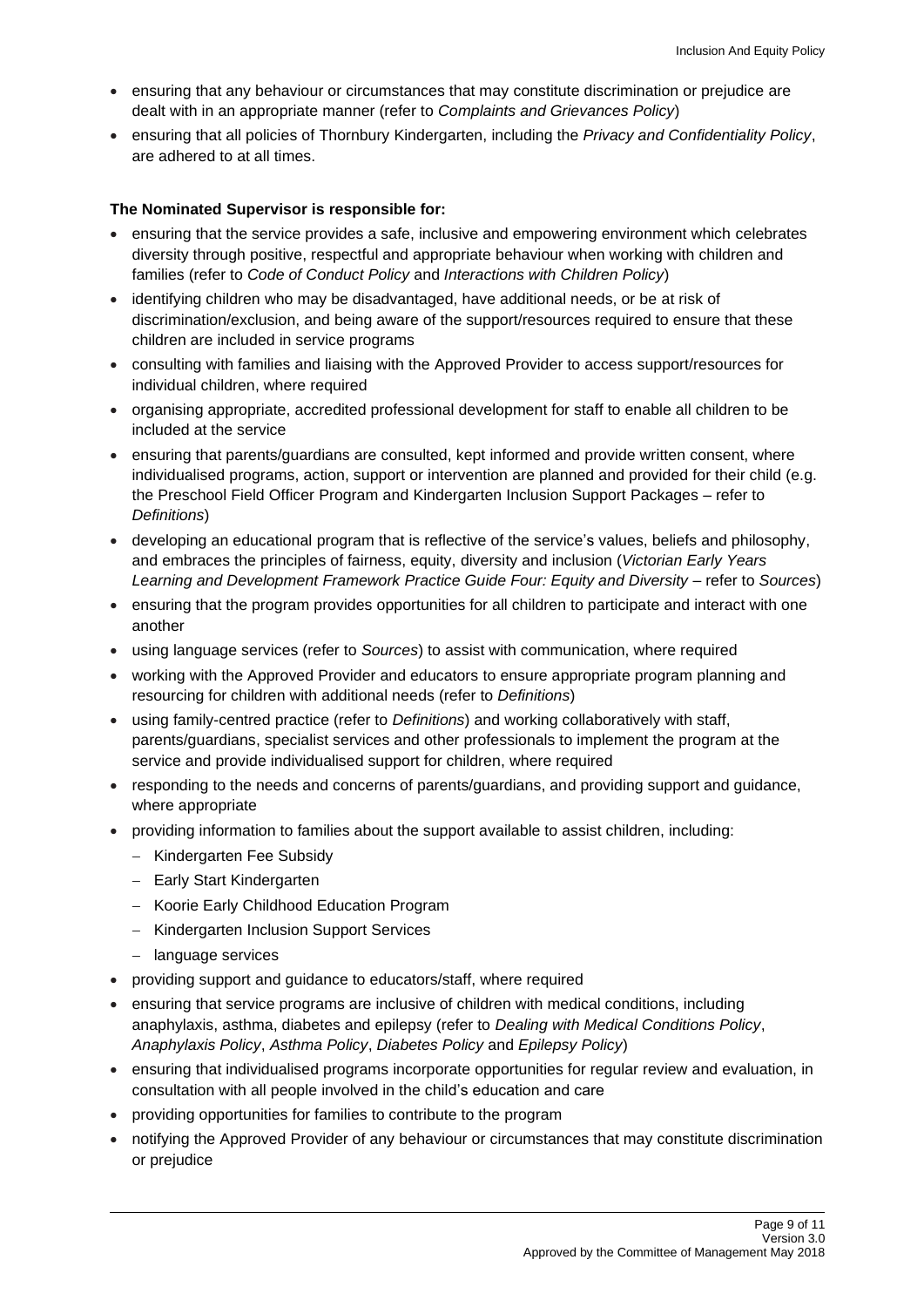- advising the Approved Provider if they become aware of discrimination against anyone at the service on the basis of having or being suspected of having an infectious disease, blood-borne virus (BBV – refer to *Definitions*), illness or medical condition
- adhering to the policies of Thornbury Kindergarten, including the *Privacy and Confidentiality Policy*, at all times.

#### **All other staff are responsible for:**

- supporting the participation and inclusion of all children in the program at the service
- being aware of the service's expectations regarding positive, respectful and appropriate behaviour when working with children and families (refer to *Code of Conduct Policy* and *Interactions with Children Policy*)
- using family-centred practice (refer to *Definitions*) and working collaboratively with other staff, parents/guardians, specialist services and professionals to implement the program at the service and provide individualised support for children, where required
- delivering an educational program that is reflective of the service's values, beliefs and philosophy, and embraces the principles of fairness, equity, diversity and inclusion (*Victorian Early Years Learning and Development Framework Practice Guide Four: Equity and Diversity* – refer to *Sources*)
- embedding social and emotional learning in the service program and practice
- providing a range of opportunities in the outdoor and indoor spaces and the natural environment, for all children to engage in physical, explorative and creative experiences
- encouraging and supporting educators, staff and families as role models to demonstrate positive and respectful relationships
- undertaking appropriate, accredited professional development to support the inclusion of all children at the service
- using language services (refer to *Sources*) to assist with communication, where required
- understanding and respecting different cultural child-rearing and social practices
- working with the Approved Provider and Nominated Supervisor to ensure appropriate program planning and resourcing for children with additional needs (refer to *Definitions*)
- meeting any specialised medical and nutritional needs of children on a day-to-day basis (refer to *Dealing with Medical Conditions Policy* and *Nutrition and Active Play Policy*)
- providing information to families about the support available to assist children
- discussing any concerns regarding individual children with the Nominated Supervisor or Approved Provider, and parents/guardians
- responding to the needs and concerns of parents/guardians, and providing support and guidance, where appropriate
- reviewing and evaluating individualised support programs in consultation with all people involved in the child's education and care
- critically reflecting on practice to ensure that interactions and programs embrace an approach in which children and families feel valued and respected, and that their contributions are welcomed
- notifying the Nominated Supervisor or Approved Provider of any behaviour or circumstances that may constitute discrimination or prejudice
- notifying the Nominated Supervisor or Approved Provider of any behaviour or circumstances that may constitute discrimination or prejudice
- adhering to the policies of Thornbury Kindergarten, including the *Privacy and Confidentiality Policy*, at all times.

#### **Parents/guardians are responsible for:**

- adhering to the policies of Thornbury Kindergarten, including this *Inclusion and Equity Policy* and the *Privacy and Confidentiality Policy*, at all times
- communicating with the service to ensure awareness of their child's specific needs
- raising any issues or concerns regarding their child's participation in the program